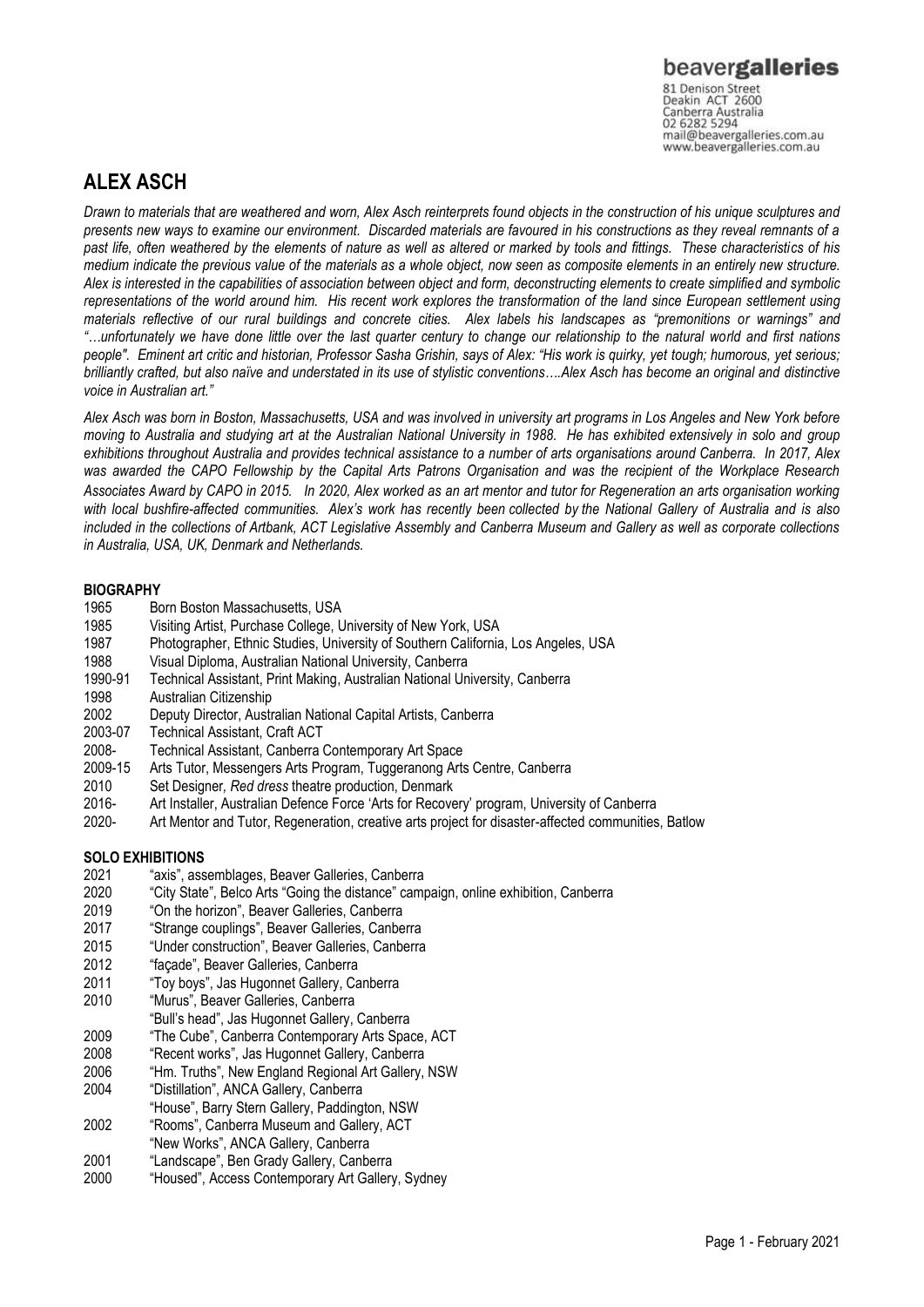## beavergalleries

81 Denison Street<br>Deakin ACT 2600 Canberra Australia 02 6282 5294 mail@beavergalleries.com.au www.beavergalleries.com.au

- 1999 "Rms", ANCA Gallery, Canberra<br>1998 "Boxed", Access Contemporary
- 1998 "Boxed", Access Contemporary Art Gallery, Sydney<br>1997 "Some of my Father's Toasters". Artstop. ACT
- 1997 "Some of my Father's Toasters", Artstop, ACT<br>1996 "Aquifer", Access Contemporary Art Gallery, S
- "Aquifer", Access Contemporary Art Gallery, Sydney
- 1995 "State of Combustion", Canberra Contemporary Art Space, ACT
- "Enshrined", Access Contemporary Art Gallery, Sydney<br>1994 "Signs", Ben Grady Gallery, Canberra
- 1994 "Signs", Ben Grady Gallery, Canberra<br>1993 "Land Affected". Access Contemporar
- 1993 "Land Affected", Access Contemporary Art Gallery, Sydney<br>1992 "I andscape Constructions". Ben Grady Gallery. Canberra
- "Landscape Constructions", Ben Grady Gallery, Canberra "New Works", Access Contemporary Art Gallery, Sydney

#### **SELECTED GROUP EXHIBITIONS**

- 2020 "Contour 556/2020, Mixing Room Gallery, Canberra
- 2019 "Small works", Beaver Galleries, Canberra
- 2018 "Small works", Beaver Galleries, Canberra
- "Contour 556", East Space, Canberra
- 2017 Sydney Contemporary 2017, Carriageworks, Sydney (Beaver Galleries) Outdoor Sculpture Festival, Canberra Grammar School, Canberra
- 2016 "Contour 556", National Library of Australia, Canberra "Bird Connections", 107 Projects, Redfern, NSW "30 years, 30 artists, 30 works". Brenda May Gallery, Sydney
- 2015 "small works", Beaver Galleries, Canberra "Peculiar Library", ANCA Gallery, Canberra "CAPO Auction", Canberra Museum and Gallery, Canberra Opening of Ainslie and Gorman Arts Centres, Canberra
- 2014 Melbourne Art Fair, Royal Exhibition Building, Melbourne (Beaver Galleries)
- "Mash Up Glue Up", Canberra Contemporary Art Space, Manuka, Canberra
- 2013 Sydney Contemporary 2013, Carriageworks, Sydney (Beaver Galleries) "Shaping Canberra – The Exhibition", ANU School of Art Gallery, Canberra "Digest", Canberra Glassworks Gallery (curated by Scott Chaseling) "Triangle", Canberra Contemporary Art Space "Intensity of Purpose", Canberra Museum and Gallery
- 2012 "Small works", Beaver Galleries, Canberra
- "Transit of Venus", School of Art, ANU
- "End of the world", Canberra Contemporary Art Space
- 2011 "Atonement", Bega Valley Regional Gallery, NSW
- "Pin-wonderwall", ANCA Gallery, Canberra "Lakeside", Tuggeranong Arts Centre, ACT
- 2010 "Something in the air", Canberra Museum and Gallery, ACT "Recent works", Giraffe designs, Mitchell, ACT
- "*Winds of change*", Weereewa Sculpture Walk, Weereewa, NSW
- "COPY Cat", Canberra Contemporary Arts Space, ACT "Sculpture by the Sea", Denmark "Cut –Paste", ANCA Gallery, Canberra
- 2008 Bega Regional Gallery, NSW 25 Capital Arts Patrons Organisation Auction, National Archives of Australia, Canberra "Skin Deep" Auction, Canberra Contemporary Art Space, ACT "Sculpture by the Sea", Bondi, NSW "Sculpture by the Sea", Cottesloe, WA "Inaugural Exhibition" Gather", The Q Arts Centre, Queanbeyan, NSW 2007 "Sculpture by the Sea", Bondi, NSW "Urban Gothic", Craft ACT, Canberra "Shifting Perspectives", Craft ACT, Canberra "Phoenix Prize", Australian National University, Canberra
- 2006 "Haze", Kamberra Wine Company, Canberra "Domain Project 2006", Alinga Street West, Canberra "Occupation Resistance reliance", Aboriginal Cultural Centre, Armidale, NSW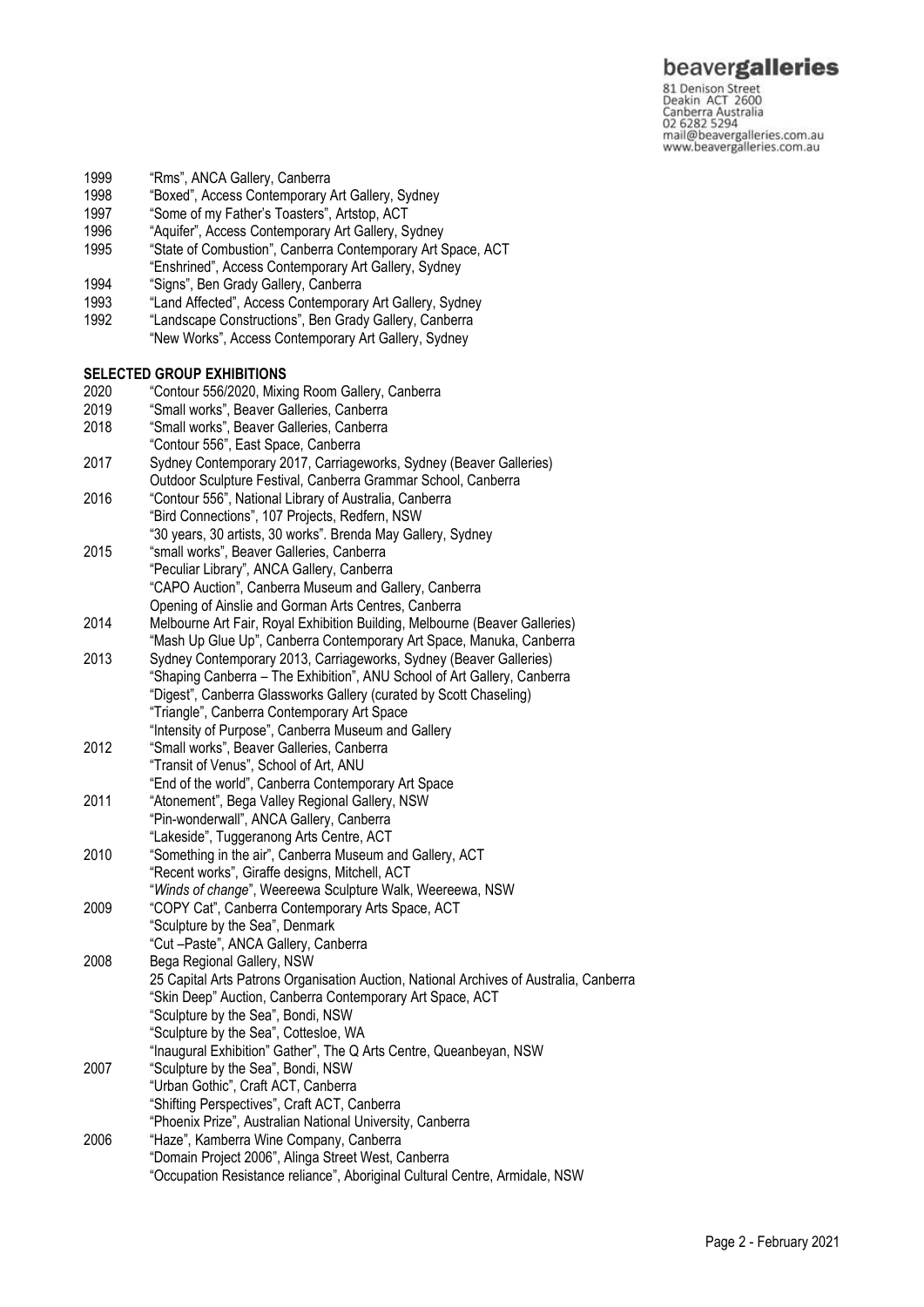# beavergalleries

81 Denison Street<br>
81 Denison Street<br>
Deakin ACT 2600<br>
Canberra Australia<br>
02 6282 5294<br>
mail@beavergalleries.com.au<br>
www.beavergalleries.com.au

|        | "Five", ANCA Gallery, Canberra                                                               |
|--------|----------------------------------------------------------------------------------------------|
| 2005   | "Composite", ANCA Gallery, Canberra                                                          |
|        | "Sculpture 2005", Barry Stern Gallery, Sydney                                                |
|        | "Tsunami auction", ANCA Gallery, Canberra                                                    |
| 2004   | "Sculpture", Maunsell Hughes gallery, Sydney                                                 |
|        | "Box", ANCA Tenants Exhibition, ANCA Gallery, Canberra                                       |
|        | "247 Instored", Woden Plaza, Canberra                                                        |
| 2003   | "By George", Barry Stern Gallery, Sydney                                                     |
|        | "New Sculptures", Maunsell Hughes Gallery, Sydney                                            |
|        | "Packs saddle", New England Regional Art Museum, Armidale, NSW                               |
| 2002   | "Catalogue exhibition", Barry Stern Gallery, Sydney                                          |
| 2001   | "Reflecting Canberra", Canberra Museum and Gallery, ACT                                      |
|        | "Peer Pressure", Access Contemporary Art Space, Sydney                                       |
|        | "Termenos", Festival of Contemporary Arts, ACT                                               |
| 2000   | "Landscape", Ben Grady Gallery, Canberra                                                     |
|        | "Prelude", permanent collection exhibition, Canberra Museum and Gallery, ACT                 |
|        | "Australian Contemporary Art Fair 8", Melbourne                                              |
| 1998   | "Dog's Breakfast", ANCA Gallery, Canberra                                                    |
|        | "New Works", Helicopter Hangar, Garangular, NSW                                              |
|        | "Australian Contemporary Art Fair 6", Melbourne                                              |
| 1997   | "Question Exhibition", Healthpact, Canberra                                                  |
|        | "Rhythm of light, 2 artists", ACT Legislative Assembly, Canberra                             |
|        | "South Port Art Festival", St Alban, Qld                                                     |
| 1996   | "Gulp", ANCA Gallery, Canberra                                                               |
|        | "Reconstructed Guitars", Festival of Contemporary Arts, ACT                                  |
| 1995   | "Installation", Festival of Contemporary Arts, ACT                                           |
| 1994   | "Survey", Lindhurst Gallery, Los Angeles, USA                                                |
|        | "Images 2", Access Contemporary Art Gallery, Sydney                                          |
|        | "Australian Contemporary Art Fair 3", Melbourne                                              |
|        | "Clear Case", Ben Grady Gallery, Canberra                                                    |
| 1992-7 | "Survey", Access Contemporary Art Gallery, Sydney                                            |
| 1991   | "On the Wall, On the Floor, Two Artists", Ben Grady Gallery, Canberra                        |
| 1990   | "Rugs to Wrought Iron", Sister Gallery, Yass, NSW                                            |
|        | "Affinities", School of Art, Australian National University, Canberra                        |
|        | "Artist Made", Ben Grady Gallery, Canberra                                                   |
| 1989   | "Uncertain Vessel", Drill Hall Gallery, Australian National University, Canberra             |
| 1988   | "Asch Warming", University of Southern California Gallery, USA                               |
| 1987   | "Ethnic Diversity within LA", University of Southern California Gallery, USA                 |
|        | "Two Sides of China", University of Southern California Gallery, USA                         |
| 1985   | "Two Artists", Fire Side Lounge, University of New York, USA                                 |
|        | <b>AWARDS / COMMISSIONS</b>                                                                  |
| 2020   | Grant recipient, Belco Arts, "Going the Distance" campaign                                   |
|        | Grant recipient, Capital Arts Patrons' Organisation award                                    |
|        | Grant recipient, artsACT HOMEFRONT funding                                                   |
|        | Grant recipient, The Myer Foundation                                                         |
| 2017   | Winner, Capital Arts Patrons' Organisation Fellowship                                        |
|        | Finalist, CGS Harris Hobbs Outdoor Sculpture Prize, Canberra Grammar School                  |
| 2015   | Winner, The Workplace Research Associates Award, Capital Arts Patrons Organisation, Canberra |
| 2013   | Inductee to the Queanbeyan Cultural Honours Gallery, The Q, NSW                              |
| 2012   | Visual Artists award, Canberra Critics Circle, ACT                                           |
| 0000   |                                                                                              |

- 2009 Finalist, Blake Prize
- Finalist, Sculpture by the Sea, Sydney
- Invited artist to represent Australia in Sculpture by the Sea, Denmark<br>2008 Finalist, Sculpture by the Sea, Perth
- Finalist, Sculpture by the Sea, Perth
- Winner, Rosalie Gasgcoine Award, Capital Arts Patrons Organisation, Canberra<br>2007 – Finalist, Sculpture by the Sea, Bondi, NSW
- Finalist, Sculpture by the Sea, Bondi, NSW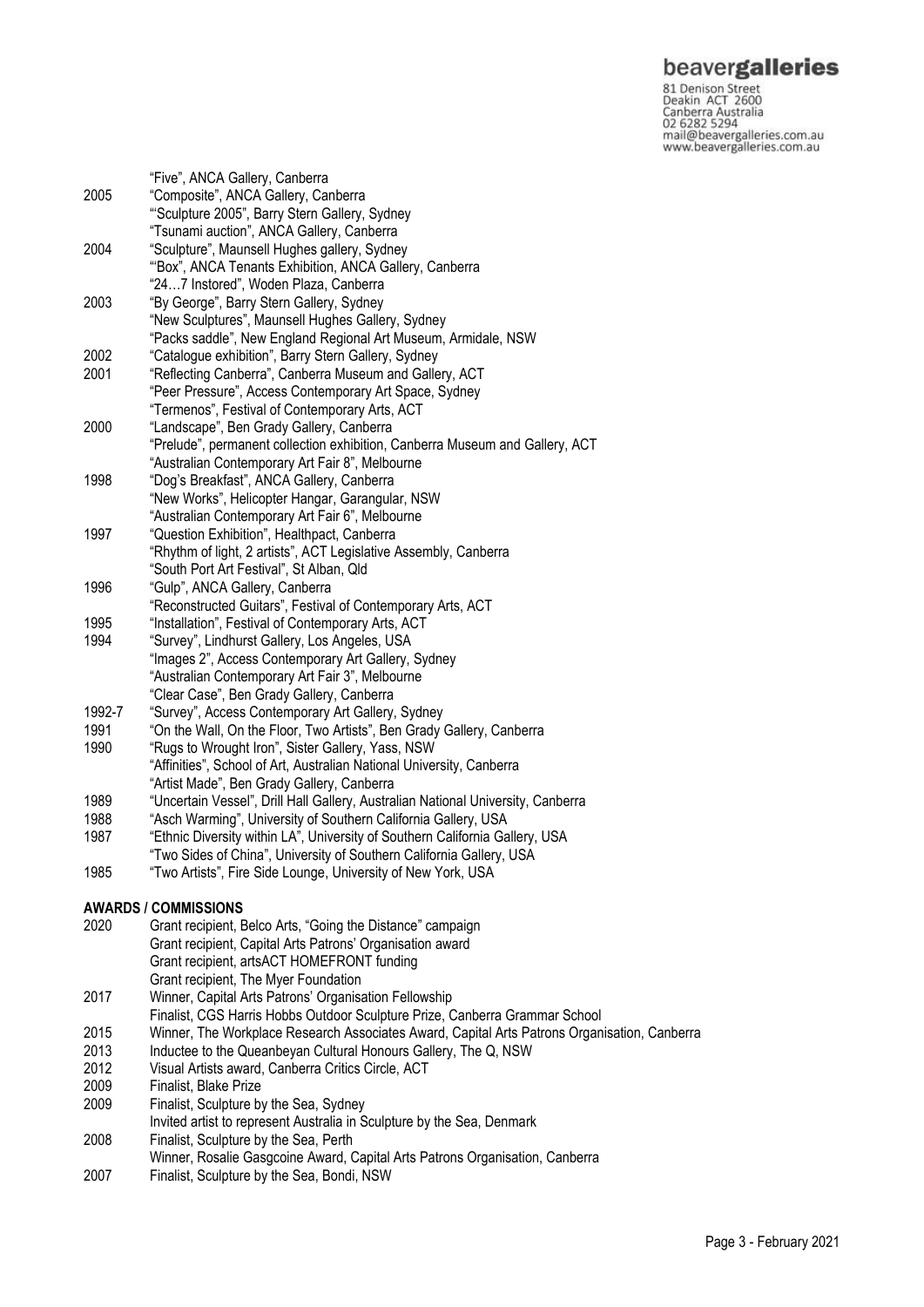## beavergalleries

81 Denison Street<br>Deakin ACT 2600 Canberra Australia 02 6282 5294 mail@beavergalleries.com.au www.beavergalleries.com.au

Finalist, Phoenix Prize for Spiritual Art, Australian National University, Canberra

- 2006 Selected artist, Domain Project, ACT
- 2003 Highly commended, Canberra Contemporary Art Space, ACT
- Awarded materials grant Arts ACT Cultural Council
- 1999 Catalogue Production grant, Arts ACT<br>1998 Development grant, Arts ACT
- 1998 Development grant, Arts ACT<br>1995 Materials grant, Arts ACT
- Materials grant, Arts ACT
- 1994 Materials grant, Arts ACT<br>1993 Visual Artists award, Cant
- Visual Artists award, Canberra Critics Circle, ACT

#### **PUBLICATIONS**

- 2021 "Scavenger gives voice to materials", Sasha Grishin, *Canberra Times*, 20 February
- 2020 "In City State…", Sasha Grishin, *Canberra Times,*
- 2019 "Premonitions urge us to act now", Sasha Grishin, *Canberra Times*, 5 April
- 2017 "Asch creates a unique artistic language", Sasha Grishin, *Canberra Times*, 14 March
- 2016 Catalogue, Brenda May Gallery, Sydney<br>2015 "Top 5 artists pick for 2015". Sasha Grish
- 2015 "Top 5 artists pick for 2015", Sasha Grishin, *Canberra Times*
- "Footy Fever explores art and Sport", Peter Haynes, *Canberra Times*, 25 September
- 2014 "Mash Up", Sally Pryor, *Canberra Times*, 1 Feb
- 2013 "Processing culture", Kerry-Anne Cousins, *Canberra Times*, 4 June "Enjoyable yet pointed show", Sasha Grishin, *Canberra Times*, 22 June "The art of recycling", David Butler, *The Queanbeyan Age*, Oct 13
- 2010 "Finding a life in sculpture", Sasha Grishin, *Canberra Times*, 9 November "Something in the air", catalogue, Canberra Museum and Gallery, June -October
- 2009 "Cut-Paste", Lyn Mills, *Canberra Times*, July
- 2008 *Art Monthly*, October
- *Art Almanac*, September
- "Weereewa Sculpture", Cayla Dengate, *Canberra Times*
- 2007 "Six ACT Sculptors", Jenna Price, *Canberra Times*, October
- 2006 "Haze", Sonia Barron, *Canberra Times*, December "Composite look", Ron Cerabona*, Canberra Times*, December "Domain 2006", *Capital Magazine*, November
- 2005 *Vogue Living*, Betsy Brennan, September "Undiscovered Artists", Sasha Grishin, *Australian Art Collector*
- "Composite", Philipa Kelly, *Art Look*, iss. 9, March
- 2004 "Distillation", Sasha Grishin, *Canberra Times*, November
- 2003 "Totems of Modern Life", Kezia Geddes, *Muse*, August
- "By George", Ron Cerabona, *Canberra Times*, March
- 2002 "Rooms", Emily Ang, *Muse*, December
- 2001 "Reflections of Canberra", Sasha Grishin, *Canberra Times*, March "Lakes Edge", Sonia Barron, *Canberra Times*, July *Inside Out*, August<br>
2000 **PREDICAL PREDICACE**
- 2000 "Reproduced", *The Chronicle*, January
- 1999-2000 "Reproduced", *Muse*, No.191, December-January
- 1999 "Asch", Artist Colour Catalogue 1992-99
- "Reproduction", *Canberra Times*, November
- 1998 SMH Galleries, Bruce James, April
- 1997 "Colour and Movement", Cassie Proudfoot, *Canberra Times,* April
- 1996 "Reproduce", *Belle Magazine*, November
- 1995 "Reproduce", *Temenos*, No.1 Autumn
- "Reproduction/Review", Sasha Grishin, *Canberra Times*
- 1994 "Landscapes of Rusted Iron", Sasha Grishin, *Canberra Times*, June
- *Images 2: Contemporary Australian Painting*, Nevill Dury, Craftsman House, Roseville East, NSW "Critics Circle Awards 1994", *Muse*, November
- 1993 "Exposure to Contrast", *Australian Weekend*
- 1991 "Sensitive Witty and Wooden", Sonia Barron, *Canberra Times*, October "On the Wall", Kerry-Ann Cousins, *Muse*, December